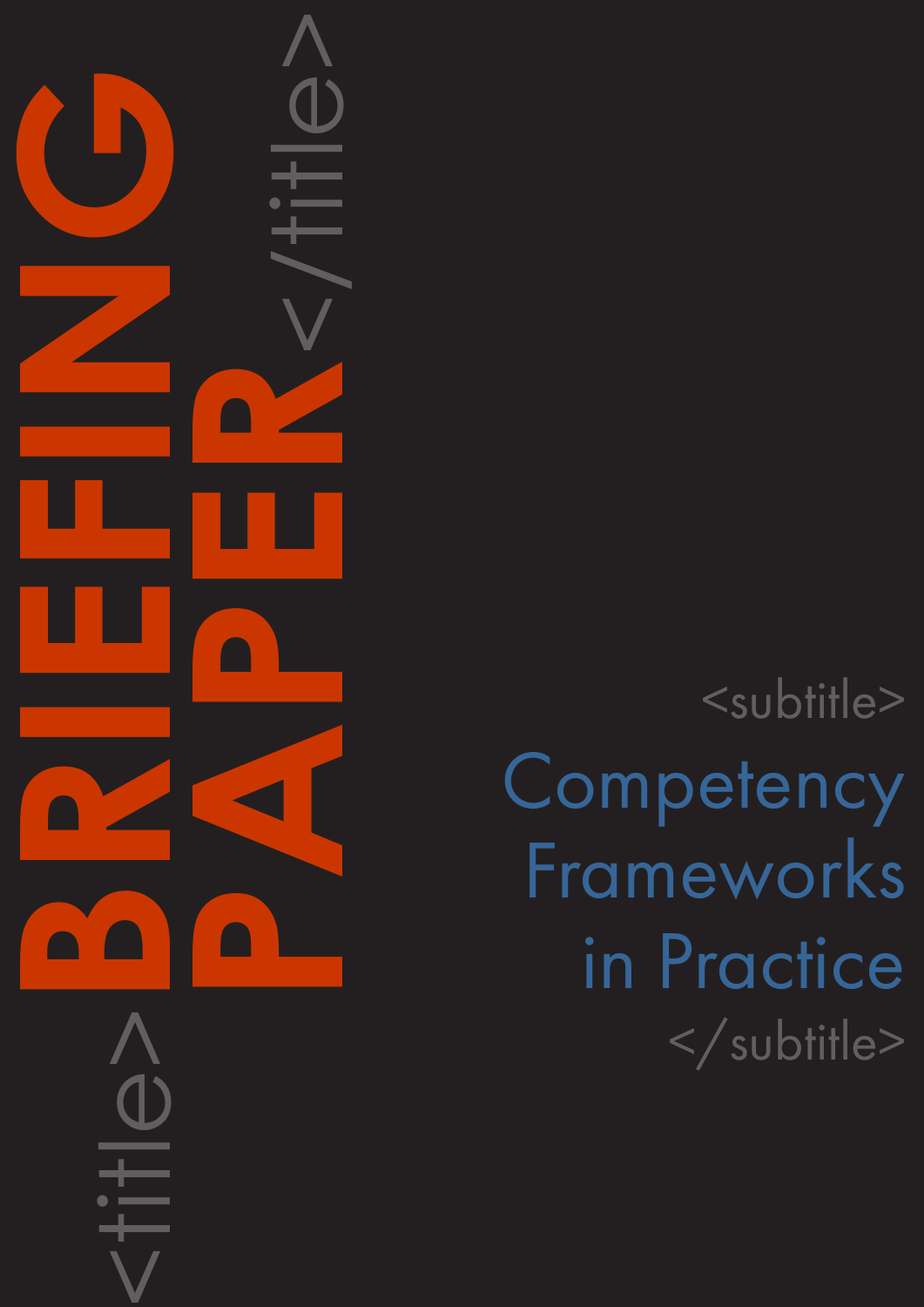### CAPDM Ltd. CAPDM Ltd.

Introduction In our ["Key Learning Objectives"](https://issuu.com/203158/docs/issuu_key_learning_objectives_brief) Briefing Paper we discussed the use of Learning Objectives (LOs) within the overall design and implementation of a course or programme.

> In this paper we discuss how working with another business learning client, allowed us to make further use of Learning Objectives to effect a seamless bridge into the Competency Frameworks associated with a set of accredited courses in a particular sector of IT learning.

> The incentive for making use of these came from a procedural reading of the curriculum guidelines used by one of our academic clients. While making no particular claim for innovation, we do take some satisfaction from how much use our partnership with this client has been able to make of the fairly strict, but simple, use of LOs at the heart of their course designs. It pays to read your own documentation and guidelines!

> Not every subject, and hence course, can be readily mapped on to a Competency Framework, but in many subject areas there are some very well defined frameworks. There area a good number defined within IT (Open Systems, Microsoft, etc.) and the UK NHS makes heavy use of frameworks at various levels. Their use is being seen in many more formal, and even informal areas. Funded research programmes, such as [e-CF](http://www.ecompetences.eu/) and [FlipIT!](http://flip-it.hu/) are also active in developing infrastructure to support individuals, as well as organisations, in the lifelong competence development.

- 1. Specialisations the top level: Typically a course will have about 10 to 12 Specialisations. Examples from the MCSE would be Administering Microsoft Server 2003 or User Accounts.
- 2. Skills: In the MCSE example, skills are indicated in terms of length of experience, and there are roughly three to five skills per specialisation. Examples within the User Accounts specialisation would be Creating & Managing User Accounts or Managing User Profiles.
- 3. Competencies the lowest level: In the MCSE example, competencies are rated on a four point Likert Scale, from Weak up to Very Good. Typically there are about five competencies per skill. Examples within the Managing User Profiles skill include Roaming User Profiles or Configuring a Mandatory Profile.

It is a growing area of interest.

Our client was a Microsoft Gold Partner, offering business learning courses for the Microsoft Certified Engineer, Desktop Support Technician and Systems Administrator programmes (MCSE, MCDST, MCSA). These programmes have very well defined Competency Frameworks, at three levels of detail:

Using LOs in Competency Frameworks

Filling in the detail for a single framework is not a two minute job – it takes a bit of time, thought and honest self-appraisal to complete. We must repeat, not all subjects can be so accurately mapped, but in this particular IT domain the three level framework allows a student to undertake a comprehensive pre-assessment of their current capabilities and competencies.

This is an important starting point for the student, but also for the 'manager' of that student, if appropriate.

A Skills Assessment Report can show how this input can be collated and recorded. It can provide a basis for applying an algorithm that can 'calculate' measures of Competence, Ability and Expertise in a particular area. Such algorithms are possibly subjective and specific to an individual subject, but they are in relatively common use in some areas – particularly IT (see, for example, the Learning  $\&$ [Performance Institute's Capability Map\)](https://www.thelpi.org/).

#### So, where do Learning Objectives fit in?

Sharp-eyed readers who read our previous Briefing Papers on learning objectives and assessments will have noticed that the number of Specialisations is about the same in number as those advocated for Learning Objectives. It is no surprise that this is deliberate, rather than coincidental, and that the two are different perspectives and use of the same underlying concepts.

One provides a top level definition for the Competency Framework; the other provides the focus for the designs of an accompanying course.

This on its own is probably not sufficient to truly map a framework to the learning materials for a course, but it is a useful starting point. There is one obvious flaw, namely that a Learning Objective may not conveniently map onto a chapter (or similar structure element) of an accompanying publication. However the hooks are there to provide a bridge.

In the MCSE world – and probably true for many business learning courses – Specialisations and Skills tend to map to specific sections of the study materials developed for the course. The design probably and deliberately reflects this. In this example we were able to map:

- •Specialisations to Chapters (which themselves mapped to individual Learning Objectives);
- •Skills to chapter-based learning objectives a lower level of objective which in turn relate to specific sections within the chapter.

What this does allow is a Profile & Training Report to be generated that concentrates on weaknesses, as calculated from the inputs to the competencies and skills ratings. This report can then be mapped directly on to specific chapters and sections, drawing the student's attention to these particular areas.

# Competency Frameworks